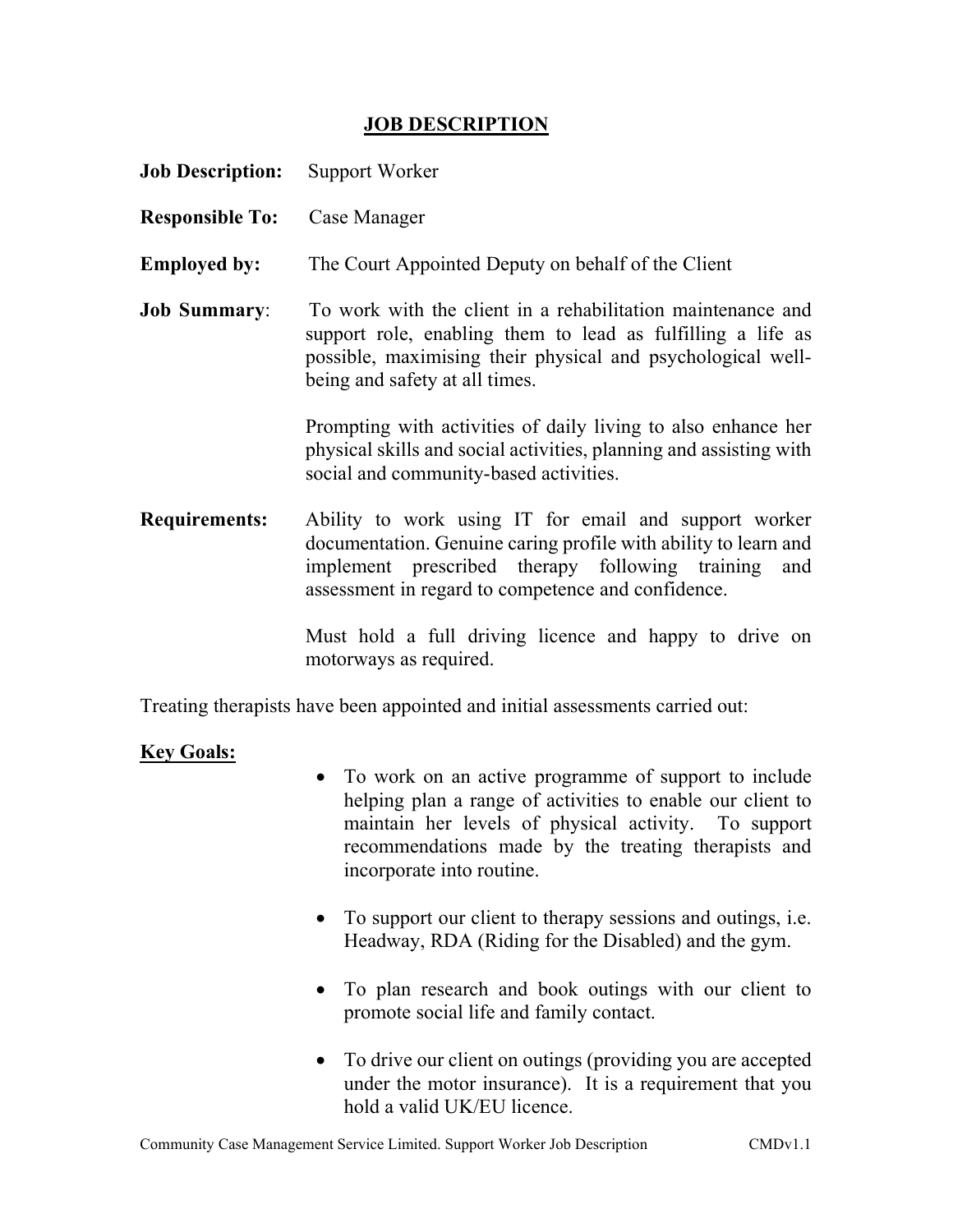- Respect the need for confidentiality when the client or their family speak/communicate on matters of a private and personal nature.
- Enable the client to make choices and decisions whenever possible.
- Plan and facilitate short breaks and holidays.
- Read and keep updated with all CCMS policies and procedures

## Aids to Daily Living:

- Prompt the client with personal care and help as necessary with personal hygiene, to be always well presented and cleanly dressed.
- To encourage the client to choose outings and activities, working around her weekly routine of events.
- To keep daily records and documentation.
- To keep the clients home clean and tidy, clean bedding, washing and ironing.
- To facilitate the client in the purchase of items as needed for the upkeep of the home and garden.
- Check all equipment is in safe working order as per risk assessment requirements.
- Report any hazards or health and safety concerns as soon as possible.
- Holidays: Annual leave pro-rata is booked by arrangement. You will also be asked to cover other support workers holidays whenever possible.